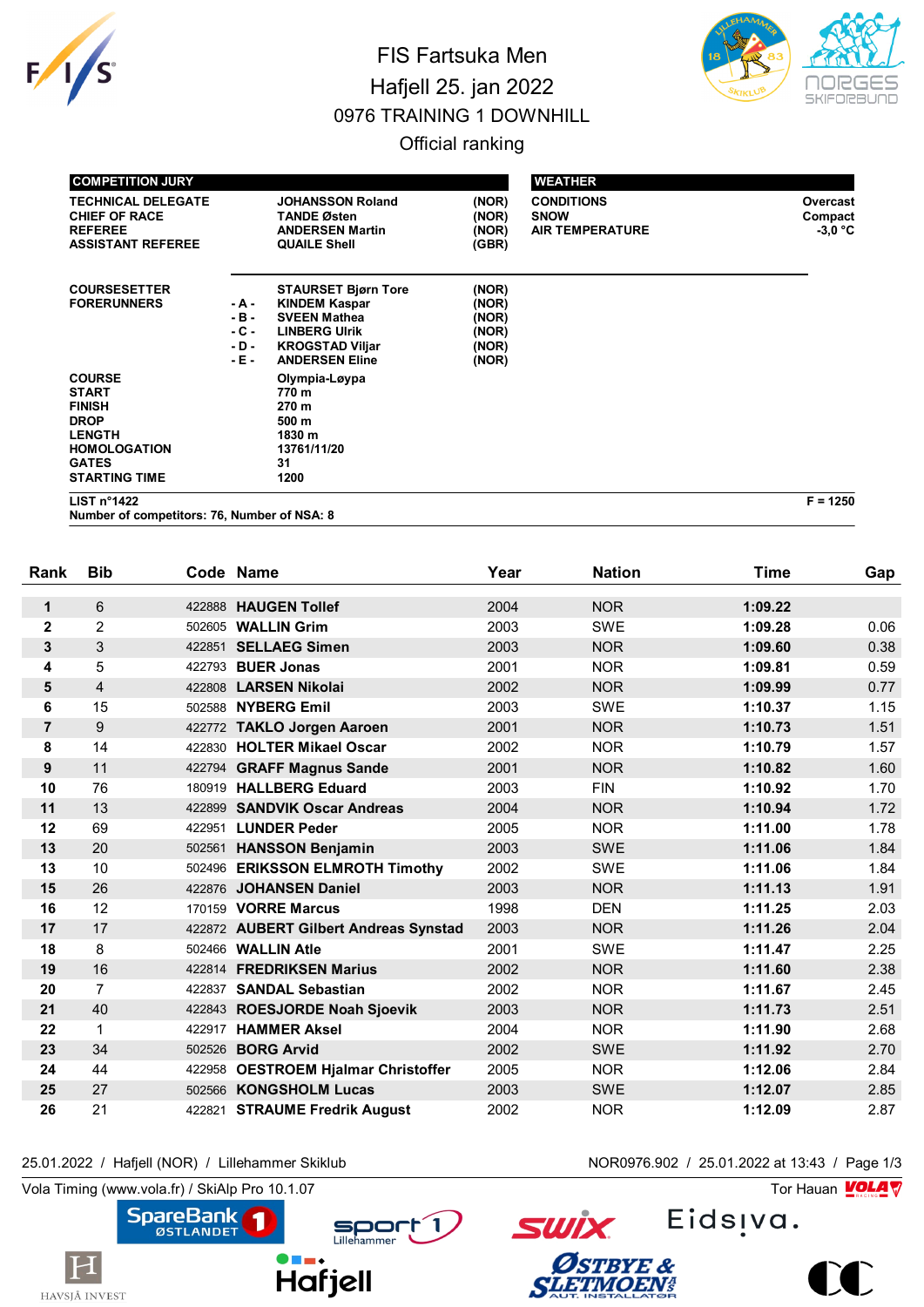

## FIS Fartsuka Men Hafjell 25. jan 2022 0976 TRAINING 1 DOWNHILL Official ranking



| Rank              | <b>Bib</b> |        | Code Name                        | Year | <b>Nation</b> | <b>Time</b> | Gap   |  |
|-------------------|------------|--------|----------------------------------|------|---------------|-------------|-------|--|
| 27                | 32         | 422884 | <b>KIRKEBOEEN Eilev</b>          | 2004 | <b>NOR</b>    | 1:12.11     | 2.89  |  |
| 28                | 58         |        | 422963 FOSSEIDBRAATEN Joakim     | 2005 | <b>NOR</b>    | 1:12.26     | 3.04  |  |
| 29                | 62         |        | 422943 HAGEN Casper Bakke        | 2005 | <b>NOR</b>    | 1:12.33     | 3.11  |  |
| 30                | 29         |        | 502655 SVELANDER Simon           | 2004 | <b>SWE</b>    | 1:12.40     | 3.18  |  |
| 31                | 22         |        | 422869 KRISTOFFERSEN Marius      | 2003 | <b>NOR</b>    | 1:12.51     | 3.29  |  |
| 32                | 67         |        | 502695 MIKELSSON Olle            | 2005 | <b>SWE</b>    | 1:12.59     | 3.37  |  |
| 33                | 25         |        | 502639 LIND Lucas                | 2004 | <b>SWE</b>    | 1:12.60     | 3.38  |  |
| 34                | 18         |        | 422916 AUREN Nicholas            | 2004 | <b>NOR</b>    | 1:12.68     | 3.46  |  |
| 35                | 33         |        | 422882 SAETERLI Oliver Thorsby   | 2004 | <b>NOR</b>    | 1:12.88     | 3.66  |  |
| 36                | 37         |        | 502607 OLSSON Gustav             | 2003 | <b>SWE</b>    | 1:12.95     | 3.73  |  |
| 37                | 24         |        | 502649 MALKER Filip              | 2004 | <b>SWE</b>    | 1:13.00     | 3.78  |  |
| 38                | 47         |        | 422932 VIK Elias                 | 2005 | <b>NOR</b>    | 1:13.20     | 3.98  |  |
| 39                | 70         |        | 422897 ERTESVAAG Kristoffer      | 2004 | <b>NOR</b>    | 1:13.22     | 4.00  |  |
| 40                | 73         |        | 422950 HAGAN Sebastian           | 2005 | <b>NOR</b>    | 1:13.36     | 4.14  |  |
| 41                | 35         |        | 422904 ASPAAS Sander             | 2004 | <b>NOR</b>    | 1:13.50     | 4.28  |  |
| 42                | 46         |        | 422952 MARWELL-HAUGE Christopher | 2005 | <b>NOR</b>    | 1:13.58     | 4.36  |  |
| 43                | 65         |        | 422944 JOHANSEN Fredrik Unhjem   | 2005 | <b>NOR</b>    | 1:13.72     | 4.50  |  |
| 44                | 30         |        | 422898 RAAHOLT BJERKNES Elias    | 2004 | <b>NOR</b>    | 1:13.76     | 4.54  |  |
| 45                | 59         |        | 422933 STRAND Kristian           | 2005 | <b>NOR</b>    | 1:14.02     | 4.80  |  |
| 46                | 60         |        | 422955 BENGSTON Sebastian        | 2005 | <b>NOR</b>    | 1:14.19     | 4.97  |  |
| 47                | 41         |        | 422907 MEUSBURGER Peter          | 2004 | <b>NOR</b>    | 1:14.39     | 5.17  |  |
| 48                | 63         |        | 203232 BURDA Nico                | 2005 | <b>GER</b>    | 1:14.77     | 5.55  |  |
| 49                | 53         |        | 422923 ROEISE Marius             | 2004 | <b>NOR</b>    | 1:14.85     | 5.63  |  |
| 50                | 74         |        | 502705 SVENSSON Axel             | 2005 | <b>SWE</b>    | 1:15.15     | 5.93  |  |
| 51                | 52         |        | 422946 WEBB William Carlson      | 2005 | <b>NOR</b>    | 1:15.23     | 6.01  |  |
| 52                | 61         |        | 502628 SJOESTRAND Maans          | 2004 | <b>SWE</b>    | 1:15.24     | 6.02  |  |
| 53                | 66         |        | 422938 SANNES Birk Barlaug       | 2005 | <b>NOR</b>    | 1:15.39     | 6.17  |  |
| 54                | 45         |        | 422937 TAKLO Haavard Aaroen      | 2005 | <b>NOR</b>    | 1:15.43     | 6.21  |  |
| 55                | 72         |        | 422966 GIAEVER Amund             | 2005 | <b>NOR</b>    | 1:15.47     | 6.25  |  |
| 56                | 42         |        | 422886 ANDERSEN Sondre Skaret    | 2004 | <b>NOR</b>    | 1:15.71     | 6.49  |  |
| 57                | 19         |        | 6533336 FLANDERS Erik            | 2003 | <b>USA</b>    | 1:15.90     | 6.68  |  |
| 58                | 75         |        | 422928 NORD Henrik               | 2005 | <b>NOR</b>    | 1:15.96     | 6.74  |  |
| 59                | 51         |        | 390052 MAGI Laur                 | 2004 | <b>EST</b>    | 1:16.08     | 6.86  |  |
| 60                | 49         |        | 422940 NYGAARD Marcus Bordvik    | 2005 | <b>NOR</b>    | 1:16.18     | 6.96  |  |
| 61                | 71         |        | 422961 SCHEI Viktor Haakaas      | 2005 | <b>NOR</b>    | 1:16.34     | 7.12  |  |
| 62                | 57         |        | 422945 LANGFELDT Anders          | 2005 | <b>NOR</b>    | 1:16.78     | 7.56  |  |
| 63                | 54         |        | 422935 SOERENSEN Jarl Emil       | 2005 | <b>NOR</b>    | 1:16.84     | 7.62  |  |
| 64                | 38         |        | 422908 BERGLUND Herman           | 2004 | <b>NOR</b>    | 1:16.88     | 7.66  |  |
| 65                | 31         |        | 422850 BUGGE Andreas Haugdal     | 2003 | <b>NOR</b>    | 1:16.90     | 7.68  |  |
| 66                | 43         |        | 422880 KRISTIANSEN Ansgar        | 2003 | <b>NOR</b>    | 1:17.73     | 8.51  |  |
| 67                | 48         |        | 422934 SANDE Ola                 | 2005 | <b>NOR</b>    | 1:17.83     | 8.61  |  |
| 68                | 56         |        | 422960 GISKE Andreas             | 2005 | <b>NOR</b>    | 1:18.23     | 9.01  |  |
| 69                | 50         |        | 422942 ERICSSON Konrad Bang      | 2005 | <b>NOR</b>    | 1:23.12     | 13.90 |  |
| Did Not Start (6) |            |        |                                  |      |               |             |       |  |
|                   | 23         |        | 422893 BRAEKKEN Theodor          | 2004 | <b>NOR</b>    |             |       |  |

## 25.01.2022 / Hafjell (NOR) / Lillehammer Skiklub NOR0976.902 / 25.01.2022 at 13:43 / Page 2/3

Vola Timing (www.vola.fr) / SkiAlp Pro 10.1.07 Tor Hauan Motor Science of Tor Hauan Motor Science of Tor Hauan

Sport 1



Eids<sub>!va</sub>.

**SWİX** 

ØSTBYE &<br>SLETMOEN#



 $\sum$